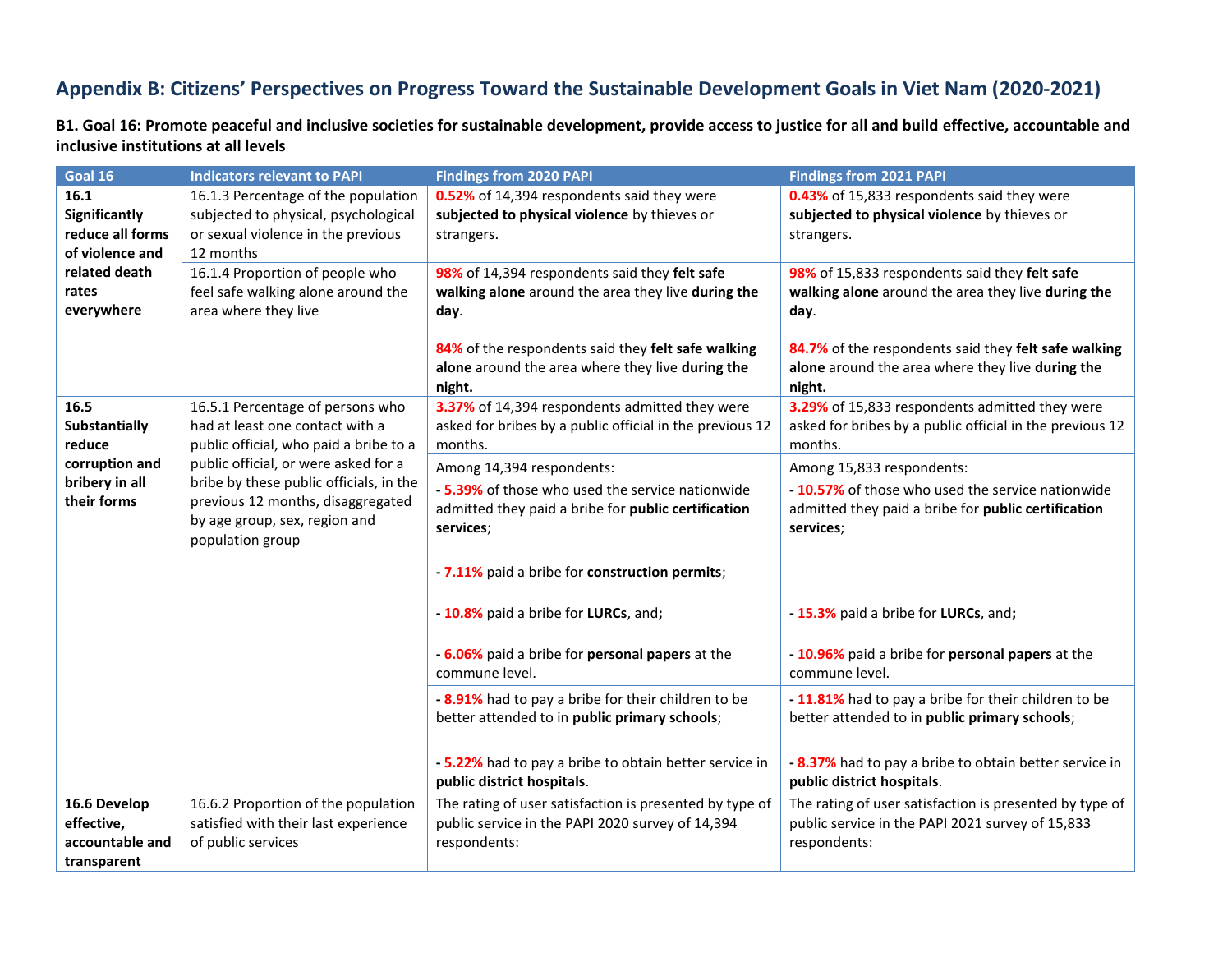| Goal 16                                                                                                                | <b>Indicators relevant to PAPI</b>                                                                                                             | <b>Findings from 2020 PAPI</b>                                                                                                                                                                                                                                                                                                                                                                           | <b>Findings from 2021 PAPI</b>                                                                                                                                                                                                                                                                                                                                                                              |
|------------------------------------------------------------------------------------------------------------------------|------------------------------------------------------------------------------------------------------------------------------------------------|----------------------------------------------------------------------------------------------------------------------------------------------------------------------------------------------------------------------------------------------------------------------------------------------------------------------------------------------------------------------------------------------------------|-------------------------------------------------------------------------------------------------------------------------------------------------------------------------------------------------------------------------------------------------------------------------------------------------------------------------------------------------------------------------------------------------------------|
| institutions at all<br>levels                                                                                          |                                                                                                                                                | a. Public Administrative Services (percentage of<br>users satisfied with the services):<br>- Public certification services: 89.5%<br>- Public service for construction permits: 82.54%                                                                                                                                                                                                                   | a. Public Administrative Services (percentage of<br>users satisfied with the services):<br>- Public certification services: 84%                                                                                                                                                                                                                                                                             |
|                                                                                                                        |                                                                                                                                                | - Public service for LURCs: 70.81%<br>- Public service for personal papers: 85.89%                                                                                                                                                                                                                                                                                                                       | - Public service for LURCs: 69.23%<br>- Public service for personal papers: 85.27%                                                                                                                                                                                                                                                                                                                          |
|                                                                                                                        |                                                                                                                                                | b. Public Services (total quality rating):<br>- Health care service in district public hospitals: 5.86<br>points on a 10-point scale<br>- Public primary schools: 4.73 points on an 8-point<br>scale                                                                                                                                                                                                     | b. Public Services (total quality rating):<br>- Health care service in district public hospitals: 5.28<br>points on a 10-point scale<br>- Public primary schools: 4.71 points on an 8-point<br>scale                                                                                                                                                                                                        |
| 16.7 Ensure<br>responsive,<br>inclusive,<br>participatory<br>and<br>representative<br>decision-making<br>at all levels | 16.7.2 Proportion of population<br>who believe decision-making is<br>inclusive and responsive, by sex,<br>age, disability and population group | Findings from the 2020 PAPI survey of 14,394<br>respondents show that:<br>- 67.37% of contributors to public projects (35.7%<br>male; 31.5% female) said they participated in<br>making a decision on whether the infrastructure<br>project would be done.<br>-40.62% of those (21% male; 19% female)<br>participating in discussions on public project<br>implementation said they provided comments in | Findings from the 2021 PAPI survey of 15,833<br>respondents show that:<br>- 64.6% of contributors to public projects (35.9%<br>male; 28.7% female) said they participated in<br>making a decision on whether the infrastructure<br>project would be done.<br>- 39.6% of those (21.9% male; 17.7% female)<br>participating in discussions on public project<br>implementation said they provided comments in |
|                                                                                                                        |                                                                                                                                                | project discussions.<br>- 16.32% of the respondents (10.61% male, 7.61%<br>female) said they were informed about local land<br>planning.                                                                                                                                                                                                                                                                 | project discussions.<br>- 13.89% of the respondents (10.61% male, 7.61%<br>female) said they were informed about local land<br>planning.                                                                                                                                                                                                                                                                    |
|                                                                                                                        |                                                                                                                                                | - 27.2% (17.8% male, 9.4% female) of those who<br>were informed said they had an opportunity to<br>comment on the land plans, among whom 91%<br>(60% male, 31% female) said their comments were<br>taken into account.                                                                                                                                                                                   | - 25.5% (8.7% male, 5.8% female) of those who were<br>informed said they had an opportunity to comment<br>on the land plans, among whom 89% (58.5% male,<br>30.5% female) said their comments were taken into<br>account.                                                                                                                                                                                   |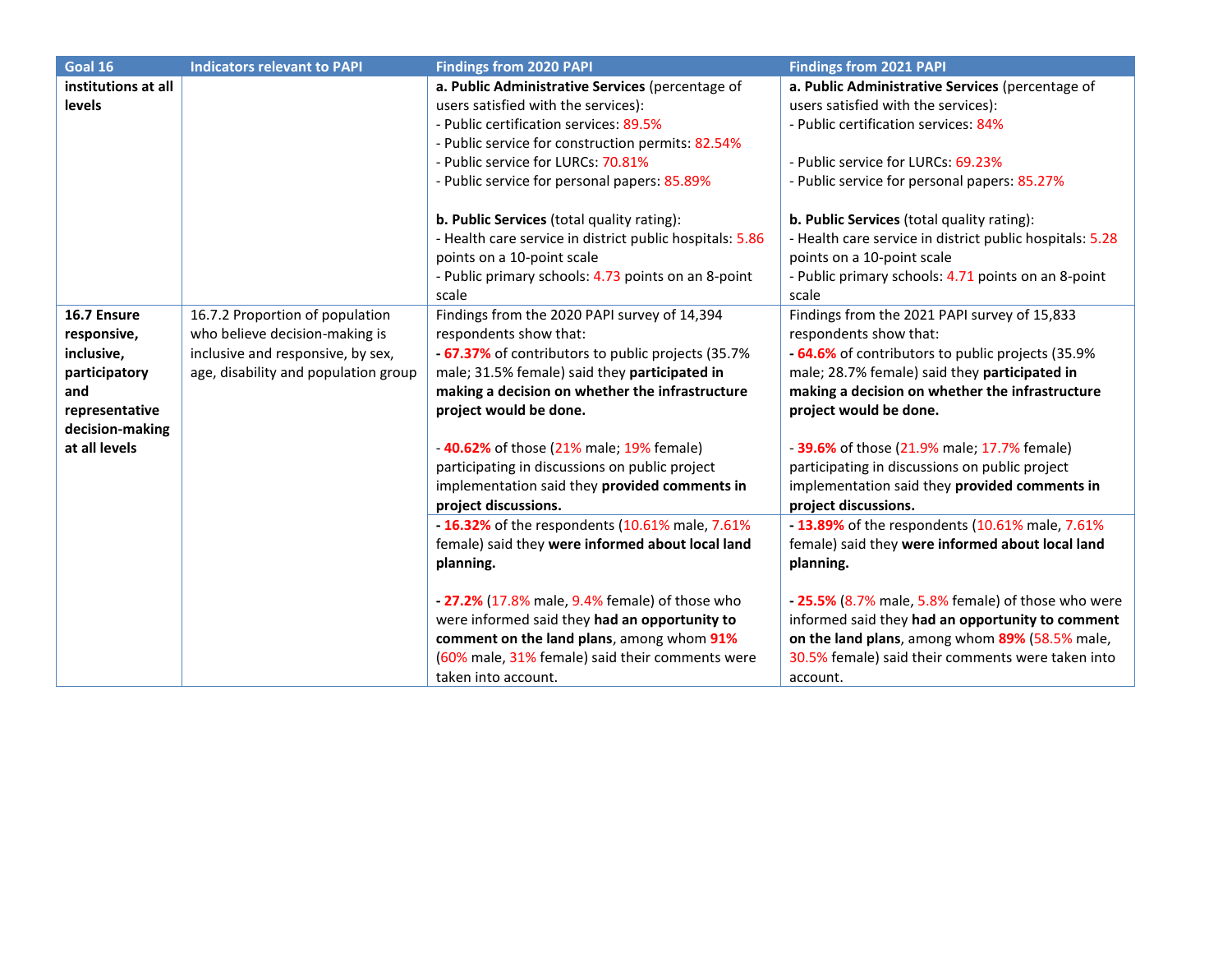## **B2. Other Sustainable Development Goals Relevant to PAPI**

| <b>Goals and Targets</b>           | <b>Indicators relevant to PAPI</b> | <b>Findings from PAPI 2020</b>                             | <b>Findings from PAPI 2021</b>                           |
|------------------------------------|------------------------------------|------------------------------------------------------------|----------------------------------------------------------|
| Goal 1: End poverty in all its     | 1.4.2 Proportion of total          | On land ownership (which is State ownership in Viet        | On land ownership (which is State ownership in Viet      |
| forms everywhere                   | adult population with              | Nam), about 87% of the 14,394 respondents said they        | Nam), about 84% of the 15,833 respondents said they did  |
|                                    | secure tenure rights to            | did not lose land as a result of local land plans in 2020. | not lose land as a result of local land plans in 2021.   |
| 1.4 By 2030, ensure that all men   | land, with legally                 |                                                            |                                                          |
| and women, in particular the       | recognized documentation           |                                                            |                                                          |
| poor and the vulnerable, have      | and who perceive their             |                                                            |                                                          |
| equal rights to economic           | rights to land as secure, by       |                                                            |                                                          |
| resources, as well as access to    | sex and type of tenure             |                                                            |                                                          |
| basic services, ownership and      |                                    |                                                            |                                                          |
| control over land and other        |                                    |                                                            |                                                          |
| forms of property, inheritance,    |                                    |                                                            |                                                          |
| natural resources, appropriate     |                                    |                                                            |                                                          |
| new technology and financial       |                                    |                                                            |                                                          |
| services, including microfinance   |                                    |                                                            |                                                          |
| Goal 6: Ensure availability and    | 6.1.1 Percentage of                | About 62.61% of the 14,394 respondents said they had       | About 58.14% of the 15,833 respondents said they had     |
| sustainable management of          | population using safely            | access to tap water for cooking and drinking.              | access to tap water for cooking and drinking.            |
| water and sanitation for all       | managed drinking water             |                                                            |                                                          |
|                                    | services                           | Still, about 4% said they had to use unclean water for     | Still, more than 4.3% said they had to use unclean water |
| 6.1 By 2030, achieve universal     |                                    | cooking and drinking.                                      | for cooking and drinking.                                |
| and equitable access to safe and   |                                    |                                                            |                                                          |
| affordable drinking water for all  |                                    |                                                            |                                                          |
| Goal 7. Ensure access to           | 7.1.1 Percentage of                | About 99.2% of the 14,394 respondents had access to        | About 98% of the 15,833 respondents had access to        |
| affordable, reliable, sustainable  | population with access to          | electricity through the national grid.                     | electricity through the national grid.                   |
| and modern energy for all          | electricity                        |                                                            |                                                          |
|                                    |                                    |                                                            |                                                          |
| 7.1 By 2030, ensure universal      |                                    |                                                            |                                                          |
| access to affordable, reliable and |                                    |                                                            |                                                          |
| modern energy services             |                                    |                                                            |                                                          |

**[Source: 2021](https://papi.org.vn/eng/bao-cao/) PAPI Report**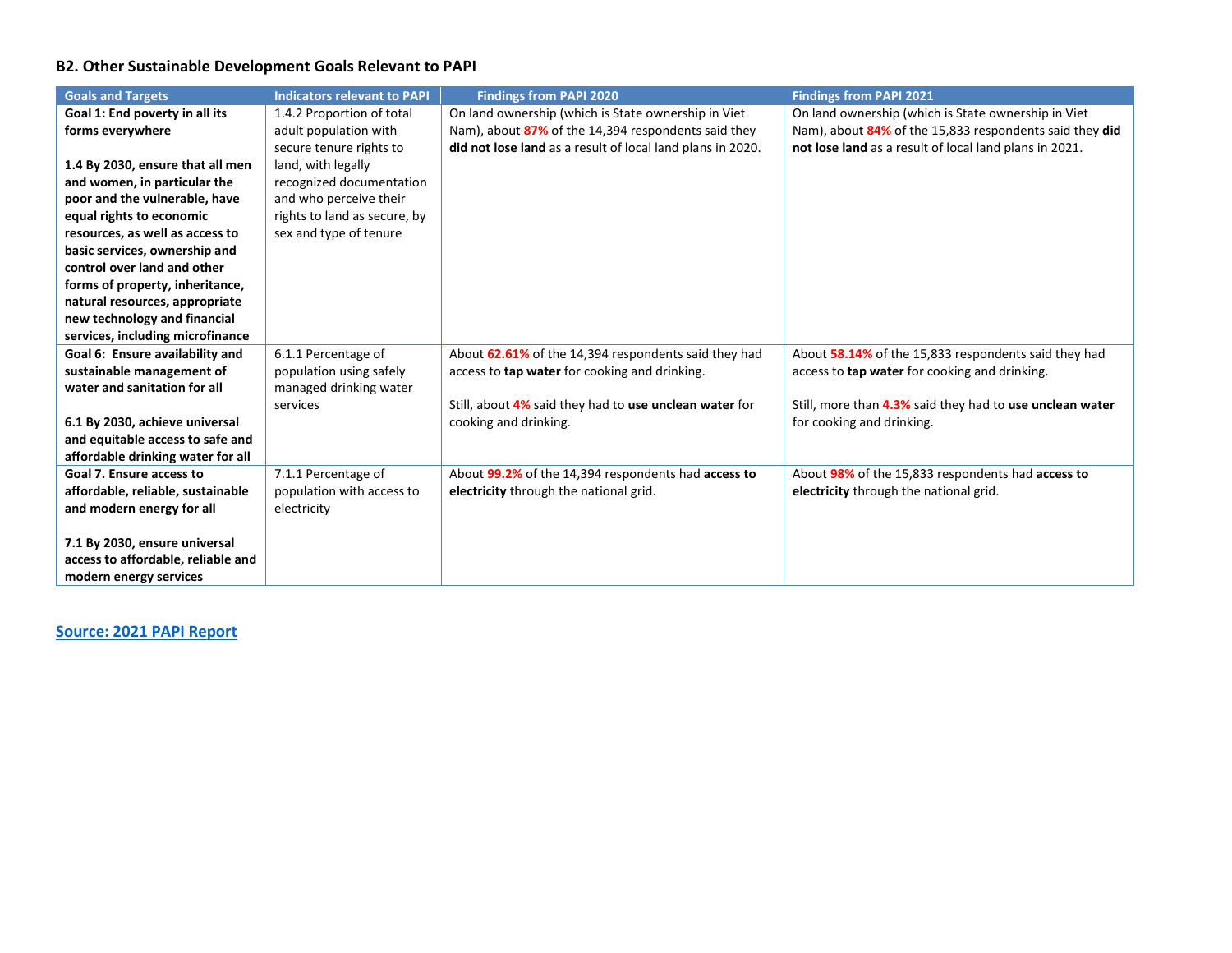## **Phụ lục B: Chỉ số PAPI và Mục tiêu phát triển bền vững trong Chương trình nghị sự phát triển bền vững 2030 (2016-2021)**

B1. Mục tiêu 16: Thúc đẩy xã hội hòa bình và công bằng cho phát triển bền vững, mang lại công lý cho tất cả mọi người và xây dựng thể chế hiệu quả, có trách **nhiệm và công bằng ở tất cả các cấp.**

| Những chỉ tiêu   | Những tiêu chí       | Phát hiện chính từ Chỉ số PAPI 2020 (n=14.394)                  | Phát hiện chính từ Chỉ số PAPI 2021 (n=15.833)                  |
|------------------|----------------------|-----------------------------------------------------------------|-----------------------------------------------------------------|
| PAPI có thể đo   | PAPI có thể đo       |                                                                 |                                                                 |
| lường            | lường                |                                                                 |                                                                 |
| 16.1 Giảm đáng   | 16.1.3 Tỷ lệ dân số  | 0,52% trong số 14.394 người được hỏi cho biết họ bị hành hung   | 0,43% trong số 15.833 người được hỏi cho biết họ bị hành hung   |
| kể tất cả các    | phải gánh chịu các   | bởi kẻ đột nhập hoặc người lạ                                   | bởi kẻ đột nhập hoặc người lạ                                   |
| hình thức bạo    | hình thức bạo lực    |                                                                 |                                                                 |
| lực và tỷ lệ tử  | về thể xác, tâm lý   |                                                                 |                                                                 |
| vong do bạo lực  | và tình dục trong    |                                                                 |                                                                 |
| ở tất cả mọi nơi | 12 tháng qua         |                                                                 |                                                                 |
|                  | 16.1.4 Tỷ lệ dân số  | - 98% số người được hỏi cho biết họ cảm thấy an toàn khi đi lại | - 98% số người được hỏi cho biết họ cảm thấy an toàn khi đi lại |
|                  | cảm thấy an toàn     | một mình vào ban ngày.                                          | một mình vào ban ngày.                                          |
|                  | khi đi bộ tại nơi họ |                                                                 |                                                                 |
|                  | sinh sống            | - 84% số người được hỏi cho biết cảm thấy an toàn khi đi lại    | - 84,7% số người được hỏi cho biết cảm thấy an toàn khi đi lại  |
|                  |                      | một mình vào ban đêm.                                           | một mình vào ban đêm.                                           |
| 16.5 Giảm đáng   | 16.5.1 Tỷ lệ dân số  | - 3,37% số người được hỏi cho biết họ bị cán bộ, công chức vòi  | 3,29% số người được hỏi cho biết họ bị cán bộ, công chức vòi    |
| kể tham nhũng    | đã bị đòi đưa hối    | vĩnh trong 12 tháng qua.                                        | vĩnh trong 12 tháng qua.                                        |
| và hối lộ dưới   | lộ, hoặc đưa hối lộ  | Khi được hỏi về trải nghiệm thực tế,                            | Khi được hỏi về trải nghiệm thực tế,                            |
| mọi hình thức    | trong lần làm việc   | - 5,39% những người đã đi làm thủ tục hành chính cho biết họ    | - 10,57% những người đã đi làm thủ tục hành chính cho biết họ   |
|                  | với nhân viên nhà    | đã phải đưa lót tay khi làm chứng thực, xác nhận;               | đã phải đưa lót tay khi làm chứng thực, xác nhận;               |
|                  | nước lần gần đây     |                                                                 |                                                                 |
|                  | nhất trong 12        | - 7,11% phải đưa lót tay khi làm giấy phép xây dựng;            |                                                                 |
|                  | tháng qua, phân      | - 10,8% phải đưa lót tay khi làm giấy CNQSD đất, và             |                                                                 |
|                  | tích phân tổ theo    |                                                                 | - 15,3% phải đưa lót tay khi làm giấy CNQSD đất, và             |
|                  | nhóm tuổi, giới      | - 6,06% phải đưa lót tay khi làm giấy tờ hành chính ở cấp       | - 10,96% phải đưa lót tay khi làm giấy CNQSD đất, và            |
|                  | tính, khu vực sinh   | xã/phường.                                                      |                                                                 |
|                  | sống và nhóm dân     |                                                                 |                                                                 |
|                  | số                   | - 8,91% cho biết họ phải 'bồi dưỡng' giáo viên để con em được   | - 11,81% cho biết họ phải 'bồi dưỡng' giáo viên để con em được  |
|                  |                      | quan tâm hơn ở trường tiểu học công lập;                        | quan tâm hơn ở trường tiểu học công lập;                        |
|                  |                      |                                                                 |                                                                 |
|                  |                      | - 5,22% phải trả phí ngoài quy định cho cán bộ y tế để được     | - 8,37% phải trả phí ngoài quy định cho cán bộ y tế để được     |
|                  |                      | chăm sóc tốt hơn ở bệnh viện tuyến huyện/quận.                  | chăm sóc tốt hơn ở bệnh viện tuyến huyện/quận.                  |
|                  |                      |                                                                 |                                                                 |
|                  |                      |                                                                 |                                                                 |
| 16.6 Xây dựng    | 16.6.2 Tỷ lệ dân số  | Mức độ hài lòng của người sử dụng dịch vụ được cụ thể hóa       | Mức độ hài lòng của người sử dụng dịch vụ được cụ thể hóa       |
| các thể          | hài lòng với trải    | theo từng loại hình dịch vụ công. Theo kết quả khảo sát PAPI    | theo từng loại hình dịch vụ công. Theo kết quả khảo sát PAPI    |
| chế/định chế     | nghiệm sử dụng       | năm 2018:                                                       | năm 2019:                                                       |
| hiệu quả, có     |                      |                                                                 |                                                                 |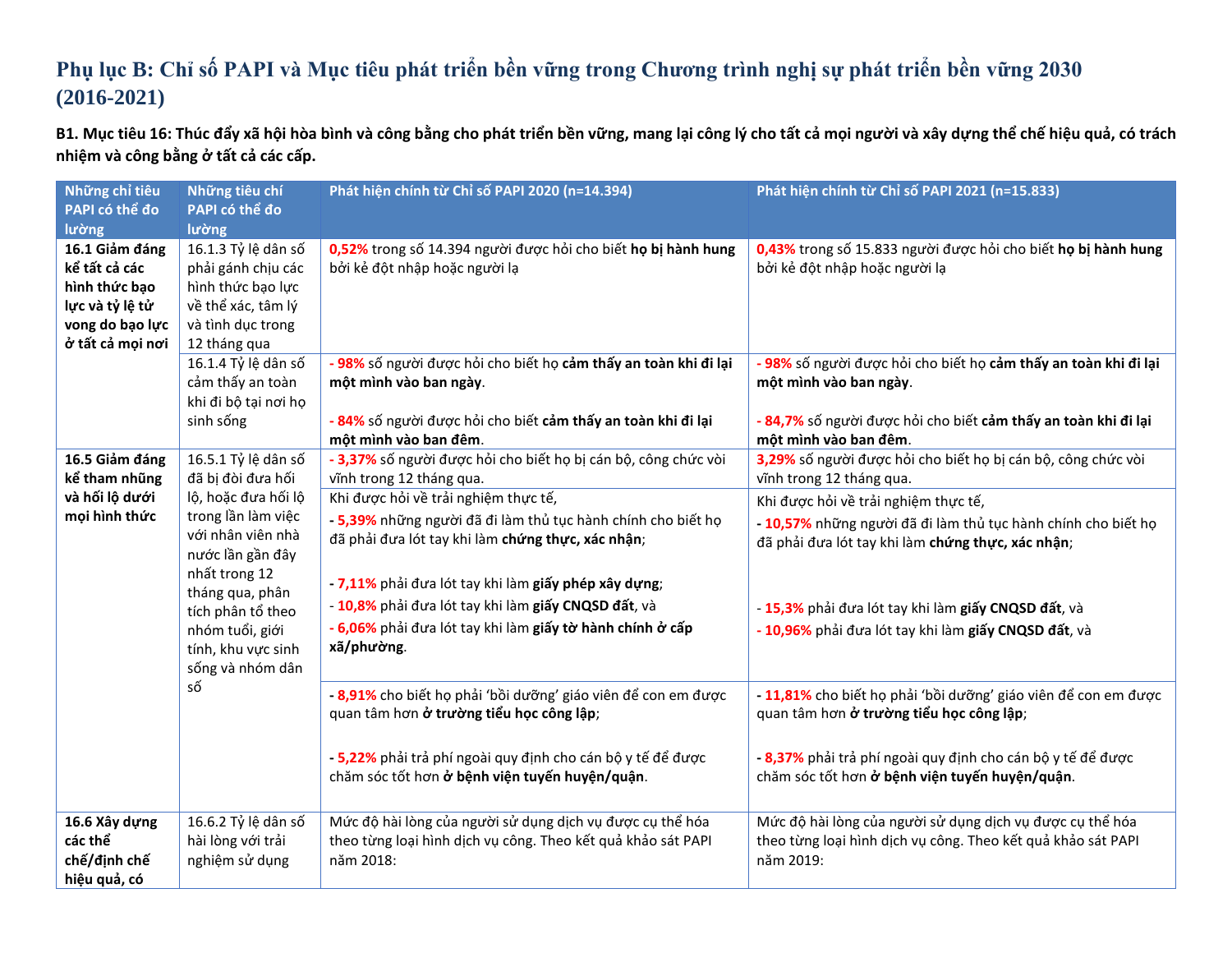| Những chỉ tiêu<br>PAPI có thể đo<br>lường                                                                                                                                                                   | Những tiêu chí<br>PAPI có thể đo<br>lường                                                                                                                                                                                           | Phát hiện chính từ Chỉ số PAPI 2020 (n=14.394)                                                                                                                                                                                                                                                                                                                                                                                                                                                    | Phát hiện chính từ Chỉ số PAPI 2021 (n=15.833)                                                                                                                                                                                                                                                                                                                                                                                                           |
|-------------------------------------------------------------------------------------------------------------------------------------------------------------------------------------------------------------|-------------------------------------------------------------------------------------------------------------------------------------------------------------------------------------------------------------------------------------|---------------------------------------------------------------------------------------------------------------------------------------------------------------------------------------------------------------------------------------------------------------------------------------------------------------------------------------------------------------------------------------------------------------------------------------------------------------------------------------------------|----------------------------------------------------------------------------------------------------------------------------------------------------------------------------------------------------------------------------------------------------------------------------------------------------------------------------------------------------------------------------------------------------------------------------------------------------------|
| trách nhiệm giải<br>trình và minh<br>bạch ở tất cả<br>các cấp                                                                                                                                               | dịch vụ công trong<br>thời gian gần nhất                                                                                                                                                                                            | a. Dịch vụ hành chính công (tỷ lệ người sử dụng hài lòng với dịch<br>vụ nhận được):<br>- Dịch vụ chứng thực, xác nhận: 89,5%<br>- Dịch vụ cấp phép xây dựng: 82,54%<br>- Dịch vụ cấp giấy chứng nhận quyền sử dụng đất: 70,81%<br>- Dịch vụ hành chính cấp xã/phường: 85,89%<br>b. Dịch vụ công (theo tổng chất lượng dịch vụ):<br>- Chăm sóc sức khỏe ở bệnh viện công tuyến huyện/quận: 5,86<br>điểm trên thang điểm từ 0-10<br>- Giáo dục tiểu học công lập: 4,73 điểm trên thang điểm từ 0-8. | a. Dịch vụ hành chính công (tỷ lệ người sử dụng hài lòng với dịch<br>vụ nhận được):<br>- Dịch vụ chứng thực, xác nhận: 84%<br>- Dịch vụ cấp giấy chứng nhận quyền sử dụng đất: 69,23%<br>- Dịch vụ hành chính cấp xã/phường: 85,27%<br>b. Dịch vụ công (theo tổng chất lượng dịch vụ):<br>- Chăm sóc sức khỏe ở bệnh viện công tuyến huyện/quận: 5,28<br>điểm trên thang điểm từ 0-10<br>- Giáo dục tiểu học công lập: 4,71 điểm trên thang điểm từ 0-8. |
| 16.7 Đảm bảo<br>quá trình ra<br>quyết định<br>mang tính phản<br>hồi, công bằng,<br>bình đẳng cho<br>tất cả mọi<br>người, có sự<br>tham gia của<br>người dân và<br>mang tính đại<br>diện ở tất cả các<br>cấp | 16.7.2 Tỷ lệ dân số<br>cho rằng quá trình<br>ra quyết định là<br>công bằng, bình<br>đẳng và chính<br>quyền đáp ứng<br>nguyện vọng của<br>tất cả mọi người,<br>phân tổ theo giới,<br>tuổi, nhóm khuyết<br>tật, và các nhóm<br>dân số | - 67,37% (35,7% nam; 31,5% nữ) số người đã đóng góp cho dự<br>án công trình công cộng ở cơ sở cho biết họ đã tham gia quyết<br>định xây mới/tu sửa công trình.<br>- 40,62% (21% nam; 19% nữ) trong số người đã tham gia quyết<br>định thực hiện dự án tham gia ý kiến trong quá trình thiết kế để<br>xây mới/tu sửa công trình.                                                                                                                                                                   | - 64,6% (35,9% nam; 28,7% nữ) số người đã đóng góp cho dự án<br>công trình công cộng ở cơ sở cho biết họ đã tham gia quyết định<br>xây mới/tu sửa công trình.<br>- 39,6% (21,9% nam; 17,7% nữ) trong số người đã tham gia<br>quyết định thực hiện dự án tham gia ý kiến trong quá trình thiết<br>kế để xây mới/tu sửa công trình.                                                                                                                        |
|                                                                                                                                                                                                             |                                                                                                                                                                                                                                     | - 16,32% (10,61% nam, 7,61% nữ) số người trả lời là được biết<br>về kế hoạch sử dụng đất của địa phương nơi họ đang sinh sống;<br>- 27,2% (17,8% nam, 9,4% nữ) trong số đó cho biết họ có cơ hội<br>đóng góp ý kiến cho kế hoạch sử dụng đất trước khi kế hoạch<br>được ban hành. Trong số đó, 91% (60% nam, 31% nữ) cho biết ý<br>kiến của họ được tiếp thu.                                                                                                                                     | - 13,89% (8,65% nam, 5,82% nữ) số người trả lời là được biết về<br>kế hoạch sử dụng đất của địa phương nơi họ đang sinh sống;<br>- 25,5% (16,7% nam, 8,8% nữ) trong số đó cho biết họ có cơ hội<br>đóng góp ý kiến cho kế hoạch sử dụng đất trước khi kế hoạch<br>được ban hành. Trong số đó, 89% (58,5% nam, 30,5% nữ) cho<br>biết ý kiến của họ được tiếp thu.                                                                                         |